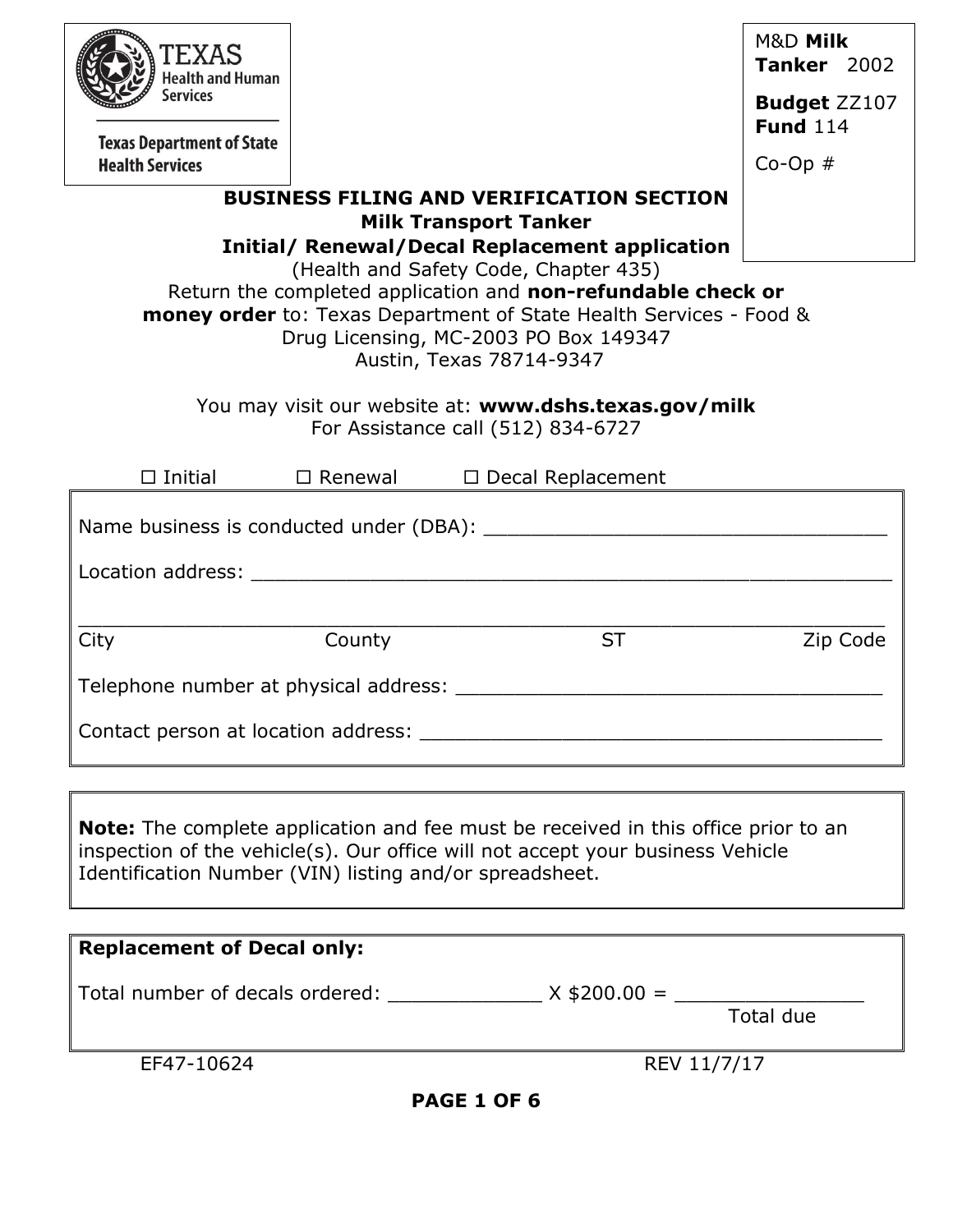| <b>VEHICLE PERMIT DECALS</b> |  |
|------------------------------|--|
|------------------------------|--|

| ILIILULL I LINTII DEUMEU<br><b>Initial Only:</b> Milk tank truck fees are determined by the approval inspection date.<br>Use the below dates to determine the correct fee. |  |  |  |  |
|----------------------------------------------------------------------------------------------------------------------------------------------------------------------------|--|--|--|--|
| $\Box$ Approval inspection date within <b>Sept 1 – Feb28/29</b> – (initial <b>only</b> )                                                                                   |  |  |  |  |
| Total number of vehicle decals ordered: ___________ $X $200.00 =$ ____________<br><b>Total due</b>                                                                         |  |  |  |  |
| $\Box$ Approval inspection date within <b>March 1 - Aug 31</b> - (initial only)                                                                                            |  |  |  |  |
| Total number of vehicle decals ordered: $\frac{1}{2}$ X \$150.00 = $\frac{1}{2}$<br>Total due                                                                              |  |  |  |  |
|                                                                                                                                                                            |  |  |  |  |
| <b>Amend license only:</b><br>$\Box$ Amend license (For change of dba name only)<br>\$100.00<br>Decals are not issued for amendments.                                      |  |  |  |  |
|                                                                                                                                                                            |  |  |  |  |
| <b>Renewal only:</b> A late fee of \$100.00 will be assessed if payment is not received on<br>or before August 31.                                                         |  |  |  |  |
| Total due                                                                                                                                                                  |  |  |  |  |
| Note: The original renewal notice documenting the VIN number(s) is the only                                                                                                |  |  |  |  |

**listing our office will accept**.

**Verification:** I swear or affirm that all information in this application is true and correct. I further certify by signature hereon that I am authorized to execute this document on behalf of the corporation, I am not currently delinquent in the payment of any corporation franchise taxes owed the State of Texas under chapter 171, Tax Health & Safety Code, nor am I delinquent in the payment of any child support owed under Chapter 232, Family Code. I further certify that I have read and understood Chapter 435 of the Health & Safety Code, and the applicable provisions of 25 TAC, Chapter 217, and agree to abide by them.

|            |  |  | Date:                                                           |  |
|------------|--|--|-----------------------------------------------------------------|--|
| Print name |  |  |                                                                 |  |
|            |  |  |                                                                 |  |
| Signature  |  |  |                                                                 |  |
|            |  |  |                                                                 |  |
|            |  |  | Title: □ Owner □ President □ Partner □ Corporate Designee/Agent |  |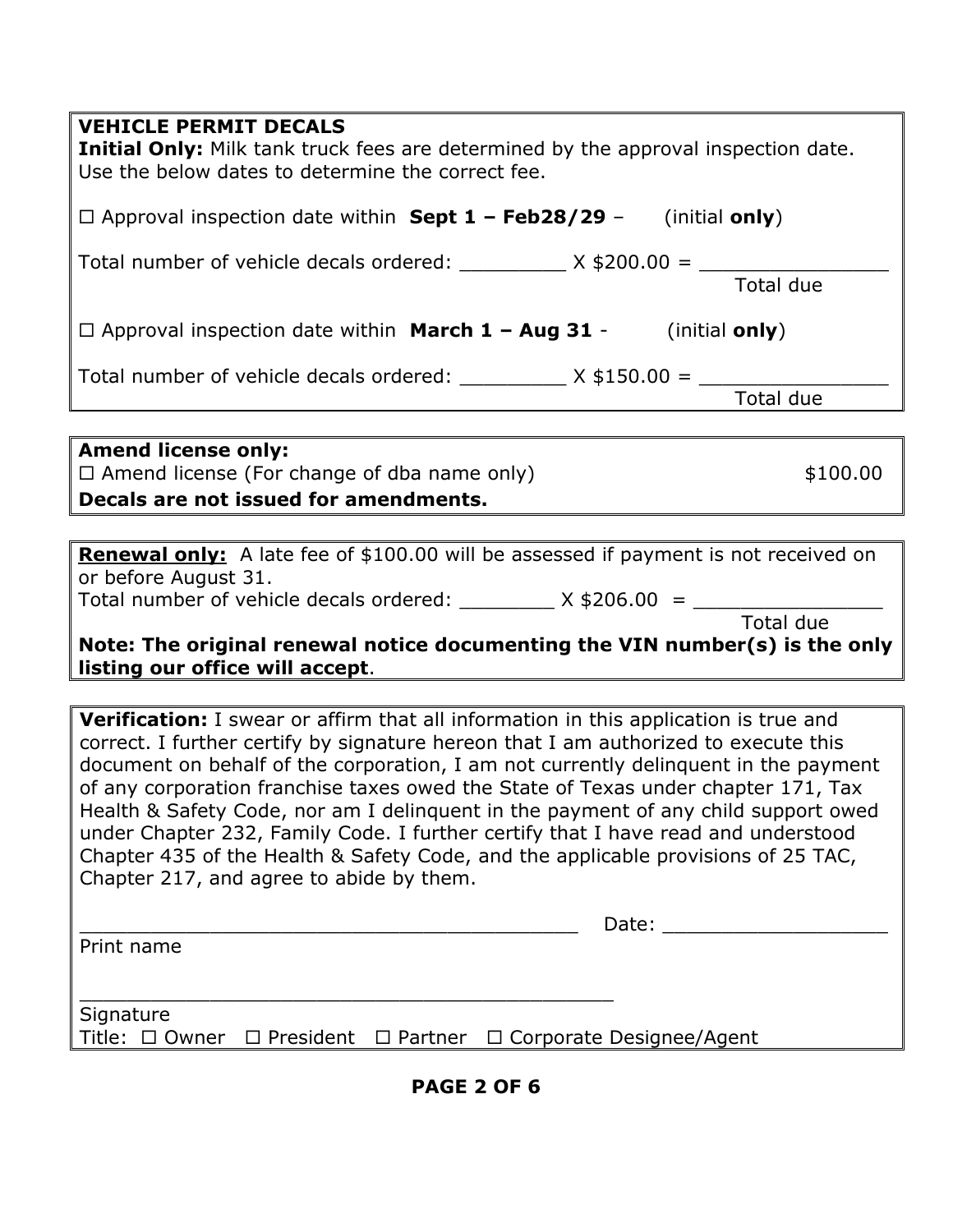| <b>Purpose of this application:</b> Mark appropriate box to <b>indicate</b> purpose of this<br>application and/or any changes in the status of firm.                                                        |  |  |  |  |  |
|-------------------------------------------------------------------------------------------------------------------------------------------------------------------------------------------------------------|--|--|--|--|--|
| $\Box$ <b>Renewal</b> – Failure to submit the renewal fee before the expiration date will result<br>in a delinquency fee for each truck and must be remitted before the license or permit<br>will be issued |  |  |  |  |  |
| $\Box$ <b>New</b> Estimated start date of regulated activity: $\Box$                                                                                                                                        |  |  |  |  |  |
| $\Box$ Change in ownership – Requires submission of application and fee as listed on<br>page 1.                                                                                                             |  |  |  |  |  |
|                                                                                                                                                                                                             |  |  |  |  |  |
|                                                                                                                                                                                                             |  |  |  |  |  |
| <b>Amended</b> – If business name (DBA) has changed, submission of fee is required as<br>listed on page 1.                                                                                                  |  |  |  |  |  |
|                                                                                                                                                                                                             |  |  |  |  |  |
|                                                                                                                                                                                                             |  |  |  |  |  |
|                                                                                                                                                                                                             |  |  |  |  |  |
| □ Notice that firm is out of business. Date closed: ____________________________<br>Sign & date page 1 & return for deletion from our records.                                                              |  |  |  |  |  |
| $\Box$ No required to license. Reason:                                                                                                                                                                      |  |  |  |  |  |

# WEBSITE / INTERNET ADDRESS: [http://www](http://www/).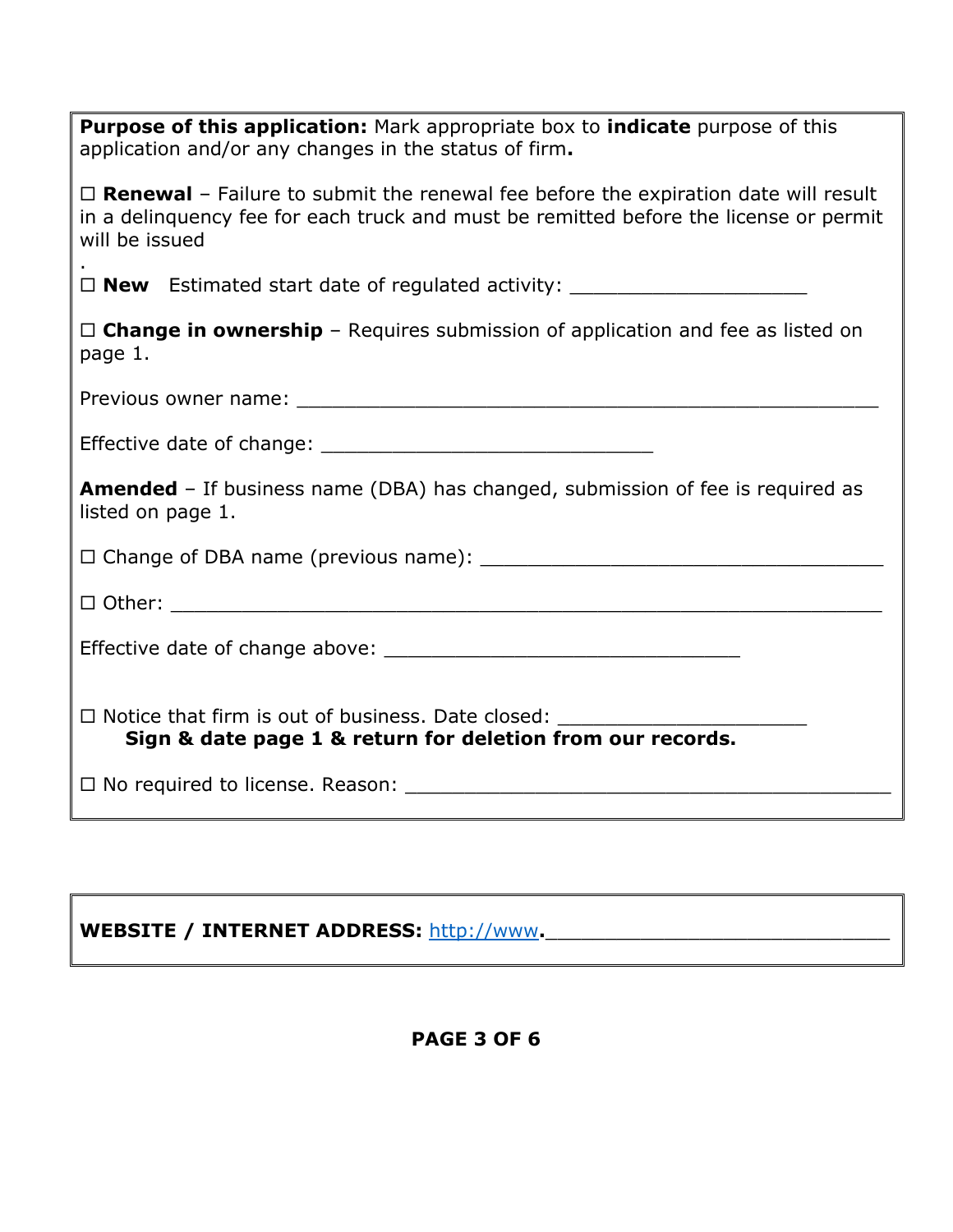| <b>Mailing address information.</b> The license and/or courtesy renewal notice will be<br>sent to the address below.                                                                                                          |
|-------------------------------------------------------------------------------------------------------------------------------------------------------------------------------------------------------------------------------|
|                                                                                                                                                                                                                               |
|                                                                                                                                                                                                                               |
|                                                                                                                                                                                                                               |
| Name of application preparer (contact person):                                                                                                                                                                                |
|                                                                                                                                                                                                                               |
|                                                                                                                                                                                                                               |
| Fax number of contact person: The same of the same of the same of the same of the same of the same of the same of the same of the same of the same of the same of the same of the same of the same of the same of the same of |

**License Holder Information:** Please list the 11 digit state Taxpayers Number on file with the Texas Comptroller of Public Accounts and the 9 digit Employee Identification Number (EIN).

\_\_\_\_\_\_\_\_\_\_\_\_\_\_\_\_\_\_\_\_\_\_\_\_\_\_\_\_\_\_\_\_\_\_\_\_\_\_\_\_\_\_\_\_\_\_\_\_\_\_\_\_\_\_\_\_\_\_\_\_\_\_\_\_\_\_\_\_

Taxpayer number **EIN** number

For the information below, complete the **box** that applies to the ownership of the license.

### **Sole Owner** / **Proprietorship**

Name of sole owner: \_\_\_\_\_\_\_\_\_\_\_\_\_\_\_\_\_\_\_\_\_\_\_\_\_\_\_\_\_\_\_\_\_\_\_\_\_\_\_\_\_\_\_\_\_\_\_\_\_\_

## **University/College County/Department Family Trust**

\_\_\_\_\_\_\_\_\_\_\_\_\_\_\_\_\_\_\_\_\_\_\_\_\_\_\_\_\_\_\_\_\_\_\_\_\_\_\_\_\_\_\_\_\_\_\_\_\_\_\_\_\_\_\_\_\_\_\_\_\_\_\_\_\_\_\_ Name of entity

President / Officer

\_\_\_\_\_\_\_\_\_\_\_\_\_\_\_\_\_\_\_\_\_\_\_\_\_\_\_\_\_\_\_\_\_\_\_\_\_\_\_\_\_\_\_\_\_\_\_\_\_\_\_\_\_\_\_\_\_\_\_\_\_\_\_\_\_\_\_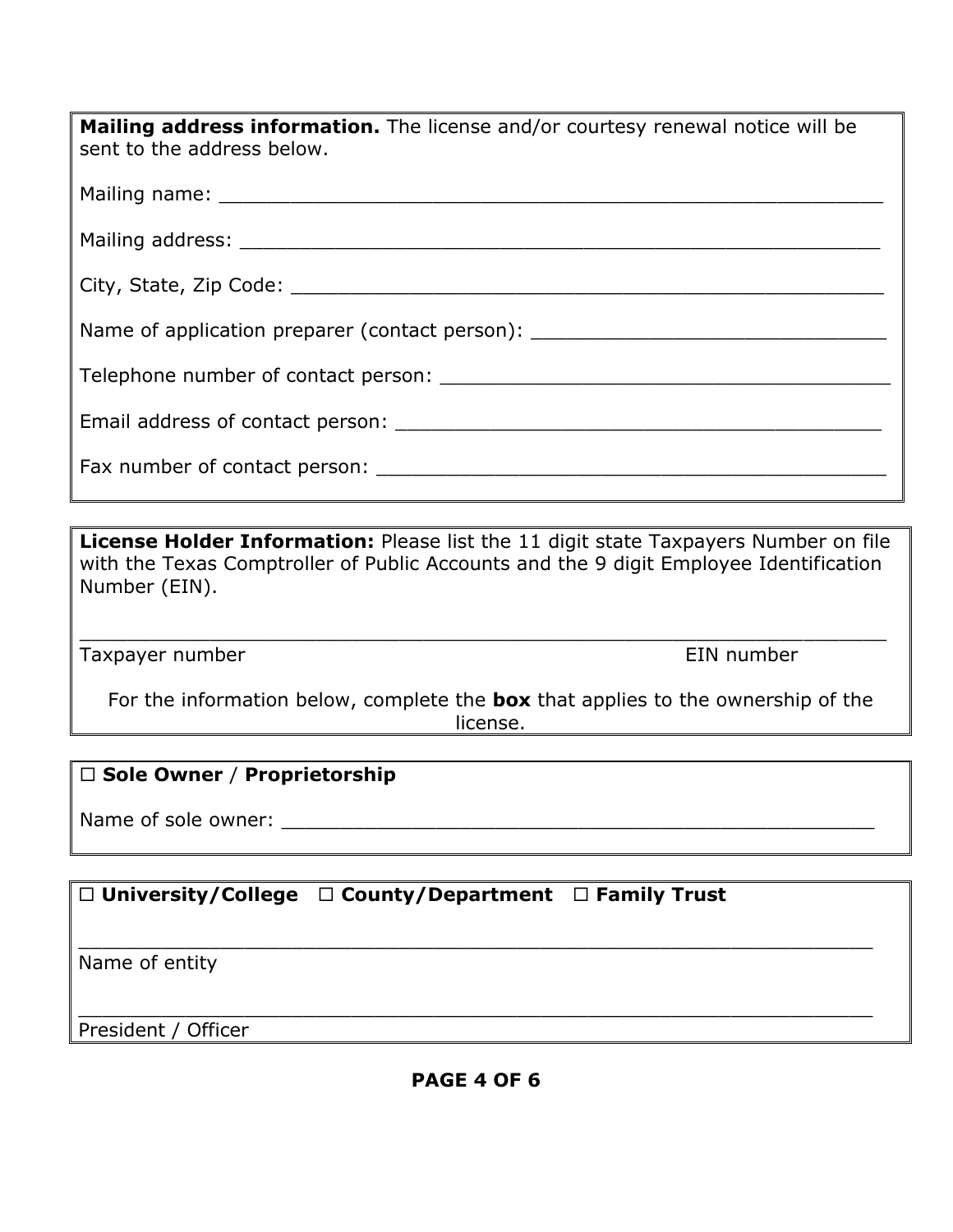| $\Box$ Partnership<br>$\Box$ LP<br>$\Box$ LLP<br>$\Box$ LTD |  |  |  |  |  |  |
|-------------------------------------------------------------|--|--|--|--|--|--|
|                                                             |  |  |  |  |  |  |
|                                                             |  |  |  |  |  |  |
| Name of partnership                                         |  |  |  |  |  |  |
| Partner name                                                |  |  |  |  |  |  |
|                                                             |  |  |  |  |  |  |
| Partner name                                                |  |  |  |  |  |  |
|                                                             |  |  |  |  |  |  |
| Partner name                                                |  |  |  |  |  |  |
|                                                             |  |  |  |  |  |  |
| $\Box$ Corporation<br>D LLC                                 |  |  |  |  |  |  |
|                                                             |  |  |  |  |  |  |
|                                                             |  |  |  |  |  |  |
|                                                             |  |  |  |  |  |  |
|                                                             |  |  |  |  |  |  |
|                                                             |  |  |  |  |  |  |
|                                                             |  |  |  |  |  |  |

**Privacy Notification:** With few exceptions, you have the right to request and be informed about information that the State of Texas collects about you. You are entitled to receive and review the information upon request. You have the right to ask the state agency to correct any information that is determined to be incorrect.

#### **PAGE 5 of 6**

#### **ALL PAGES OF THIS FORM MUST BE COMPLETED BEFORE A DECAL(S) WILL BE ISSUED.**

**Please allow 4 to 6 weeks for processing.**